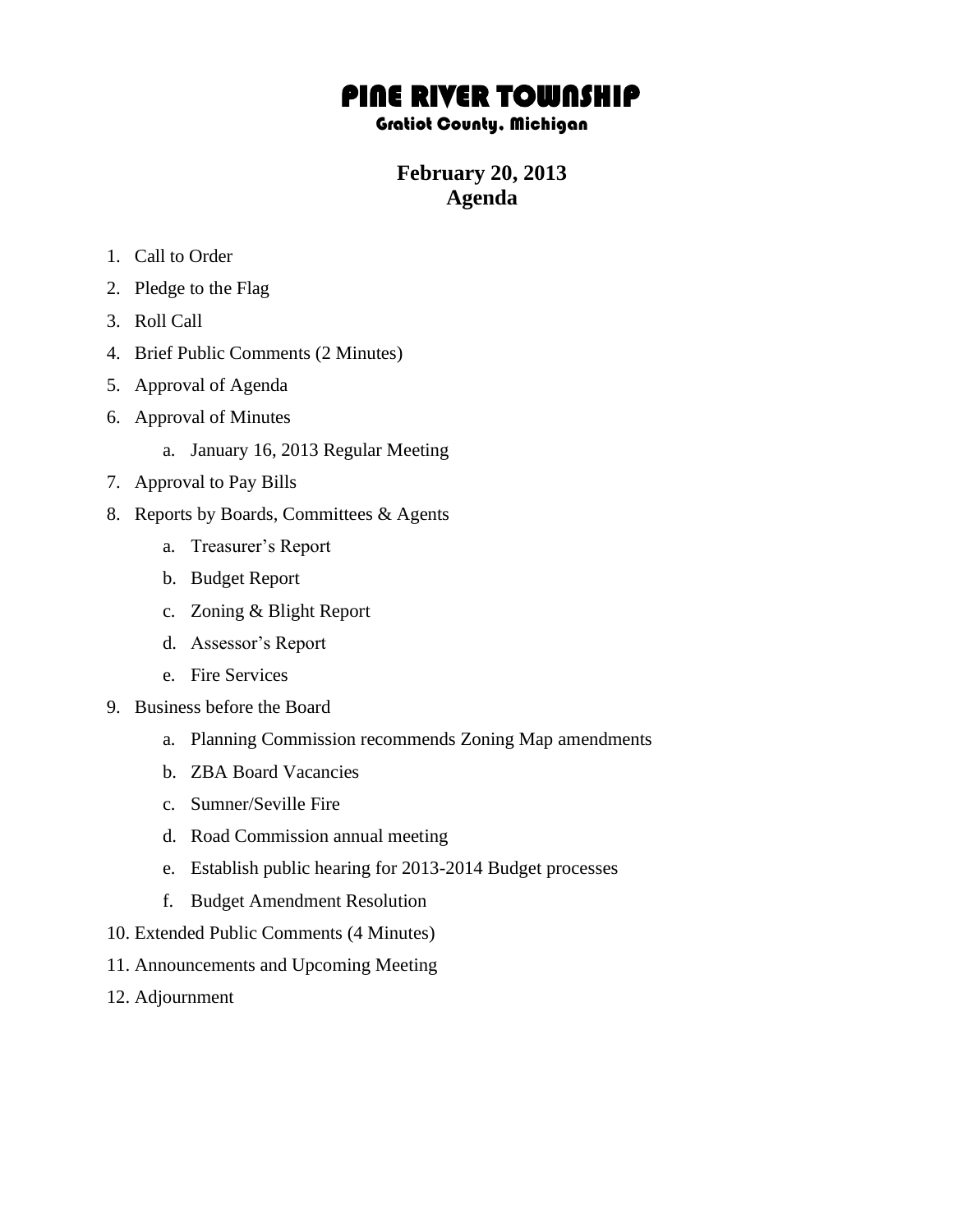### **MINUTES OF THE PINE RIVER TOWNSHIP BOARD MONTHLY MEETING February 20, 2013**

- 1. The regular monthly meeting of the Pine River Township Board was called to order at 8:00 pm by Supervisor Beeson at the Township Hall.
- 2. Pledge the flag: The board and the public said the pledge to the flag.
- 3. Roll Call: Moeggenborg: present, Rademacher: present, Baker: present, Best: present, Beeson: present. All Board Members present.
- 4. Brief Public comments (2 minutes): John Renneberg County Commissioner gave an update on the County Commissioner meeting from the night before.
- 5. Approve the Agenda: Motion by Moeggenborg: second by Best: to approve the revised Agenda **[added 9f.]** as presented. All board members approved. Motion carried 5-0.
- 6. Approve the Minutes:

Motion by Moeggenborg: second by Best: to approve the Regular Meeting Minutes of January 16, 2013. All board members approved. Motion carried 5-0.

7. Approval to Pay Bills:

Motion made by Moeggenborg: second by Baker: to pay bills as presented in the amount of \$68,414.83. All board members approved. Motion carried 5-0.

- 8. Reports by Boards, Committees & Agents
	- a. Treasurers Report Discussion; report placed on file.
	- b. Budget Report Discussion: report placed on file.
	- c. Zoning & Blight Officer Discussion: report placed on file
	- d. Assessor Report Discussion
	- e. Fire Services Discussion
- 9. Business before the Board
	- a. Zoning Map Amendments recommended by Planning Commission Adopt Resolution to amend Zoning Map for parcel #'s 12-028-001-00 & 12-028-001-10 as recommended by Planning Commission. Moeggenborg made a motion second by Baker: to approve Zoning Map Amendments (rezoning) as recommended by the Planning Commission for parcel #'s 12-028-001-00 & 12-028-001-10.

Roll Call Vote: Baker Aye; Best Aye; Beeson Aye; Rademacher Aye; Moeggenborg Aye;  $5 - Ayes$ ;  $0 - Nays$ ; Motion carried.